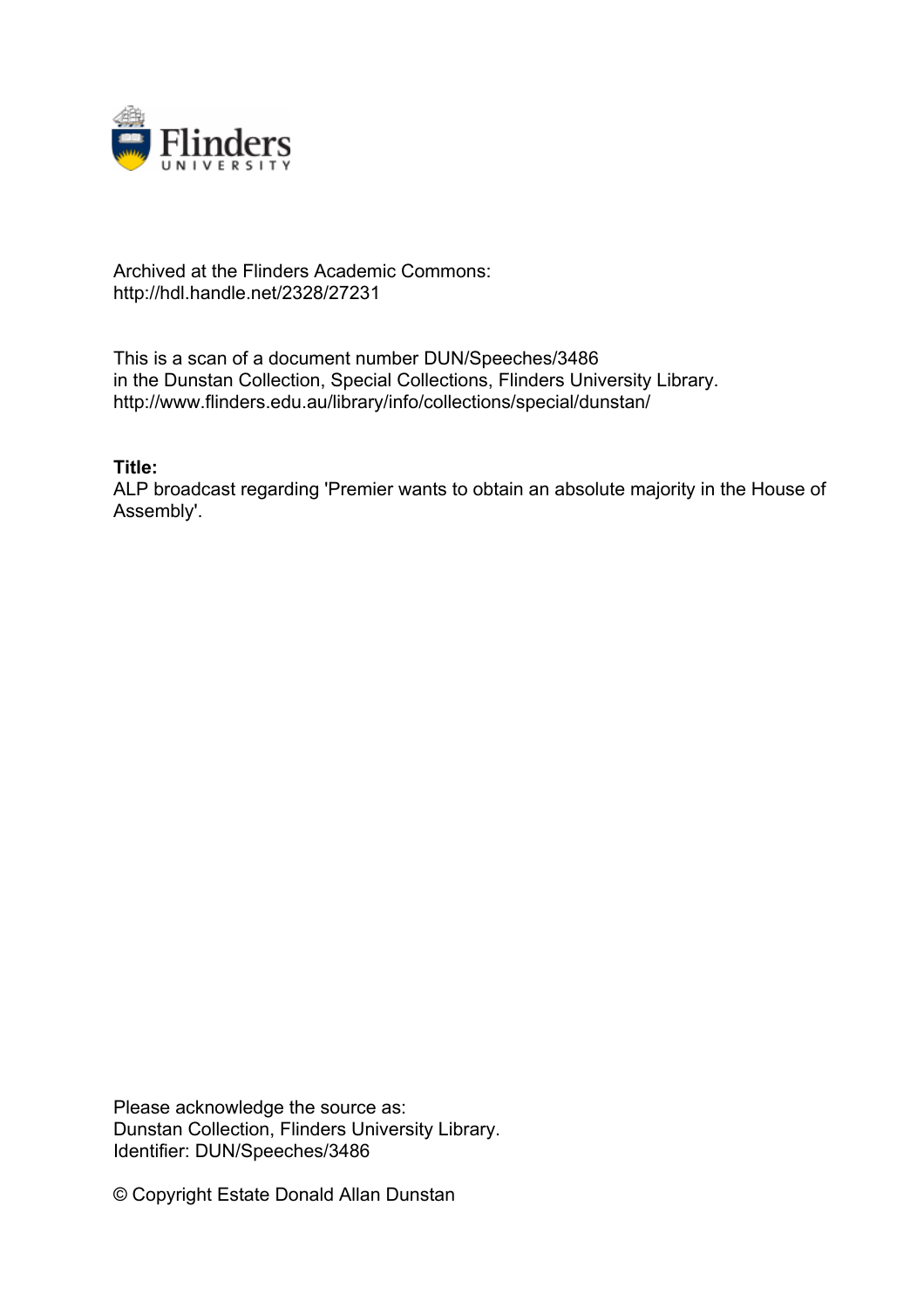## **A.L.P. BROADCAST FROM 5KA 24/10/&0**  PRESENTED BY DON DUNSTAN MEMBER FOR NORWOOD

3486

**Good Evening:** 

The last two weeks in Parliament havegiven a clear<br>**What World Lappen indication to the people of this State^if the Premier were to obtain an absolute majority in the House of Assenbly. If Labor maintains its members he will not have an absolute majority and must depend on the vote of at least one Independent member to get measures through the House.** 

**Now in the first place when measures come before Parliament sponsored by the Government, which seek to amend the provisions of legislation already on our Statute Books, it is only natural that if a member of Parliament feels that some other and additional amendment to the Principal Act should be made, he should have an opportunity of moving that amendment and explaining and allowing the House to vote on it. This means that each matter can be dealt with expeditiously. The Standing Orders of the Assembly permit members to move for an instruction to the Committee of the Whole House on a Bill giving them power to consider additional amendments.** 

**But the Premier has adopted the stand that he will prevent members from doing this. On several occasions recently he has used his party's members in the House to defeat motions which I have moved for instructions to Committees and thus has to stifled a full debate in Parliament. On one matter I moved tin provide that Courts which have the power to re-open unconscionable money-lending transactions should be required to hold that a rate of interest in excess of 12% simple per annum was excessive and to set the transaction aside unless special and exceptional circumstances could be shown. As many moneylending companies today are ftecing the public at rates of interest which are fantastic and without any justification, this seemed a reasonable enough request. But the Premier refused to allow a full debate on the measure and used**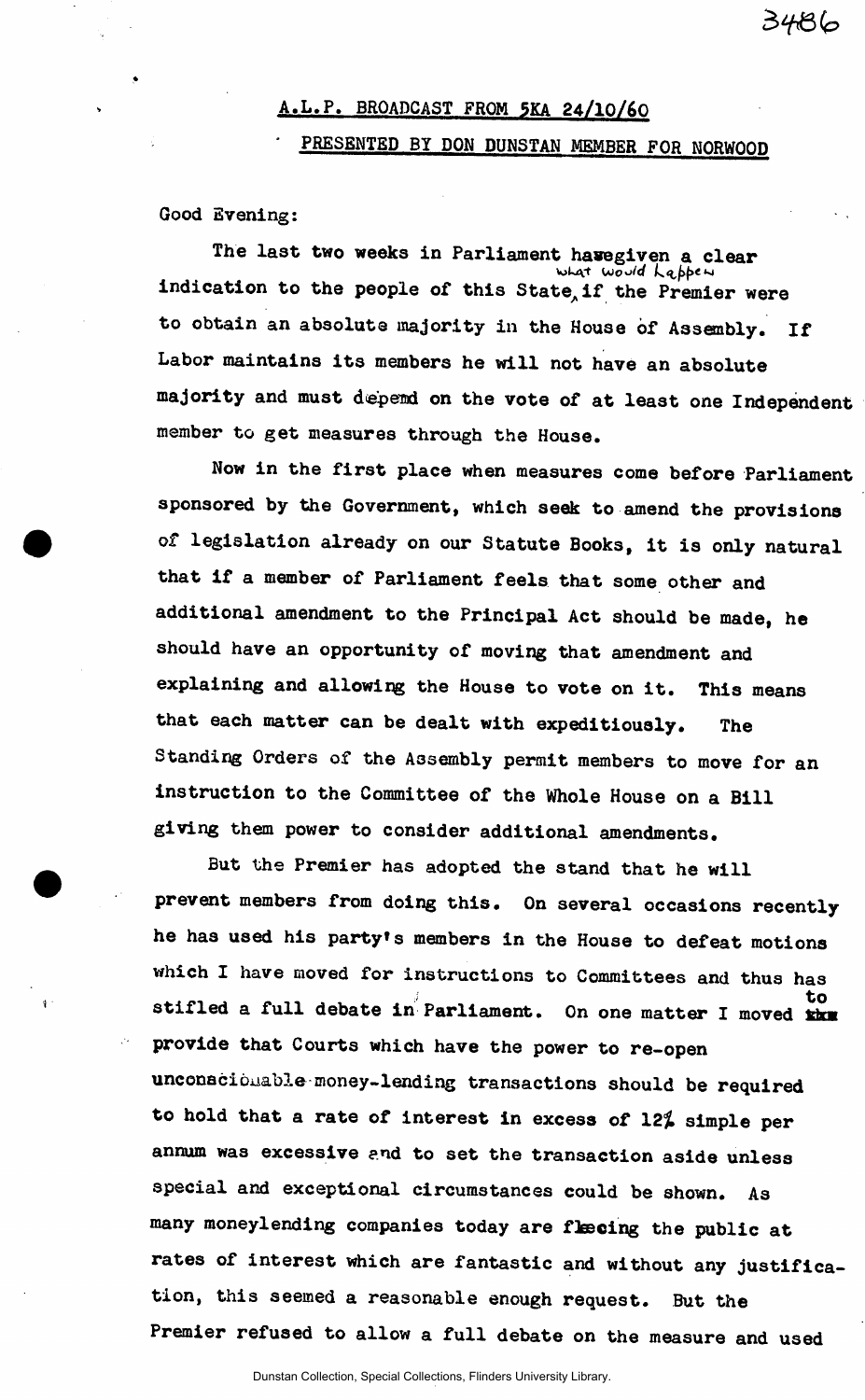**the numbers of L.C.L. members to vote out my motion so that it could not even be considered.** 

**Similarly, when I moved for an instruction to allow consideration of amendments to the Evidence Act suppressing publication of evidence at preliminary enquiries, he again used the numbers of the L.C.L. to stifle debate and prevent a consideration of the matter.** 

**The Independent members, who have always supported the right of private members to be heard, voted with the Labor Party on these issues. If the Labor party had had its full**  strenth in the House the Premier could not have stifled discus**sion - but because until after the Frome by-election we are down**  on**e**, he was able to carry the day.

**Another example of the way in which he tries to brush aside opposition was given when he tried to porsuade the House to disregard an amendment which I had moved to hi3 kidnapping bill. My amendment was designed to see that people who had a bona fide claim to custody of a child should not be held to be kidnappers merely because they took possession of the child in question. My fiar, and it is a fear shared by responsible legal authorities, was that the Bill as it 3tood might take away the Court\*s right to investigate and adjudicate on custody matters in certain cases - a most undesirable course. But the Premier assured the House that if it disregarded my amendment and. voted for the Bill as it stood, he would have a look at my suggestion and if he thought they were worth**  anything, might do something about them later. He went on **to assure the House that he already had an opinion that my amendment would break down the Bill, but said he wouldn't worry the House by reading the opinion. He was forced by questions, particularly from the member for Adelaide, to read the opinion and when he did it was found to contain no such statement as he had told the House it did contain. He was**  then forced to adjourn the matter to get further legal ophions -

- 2 -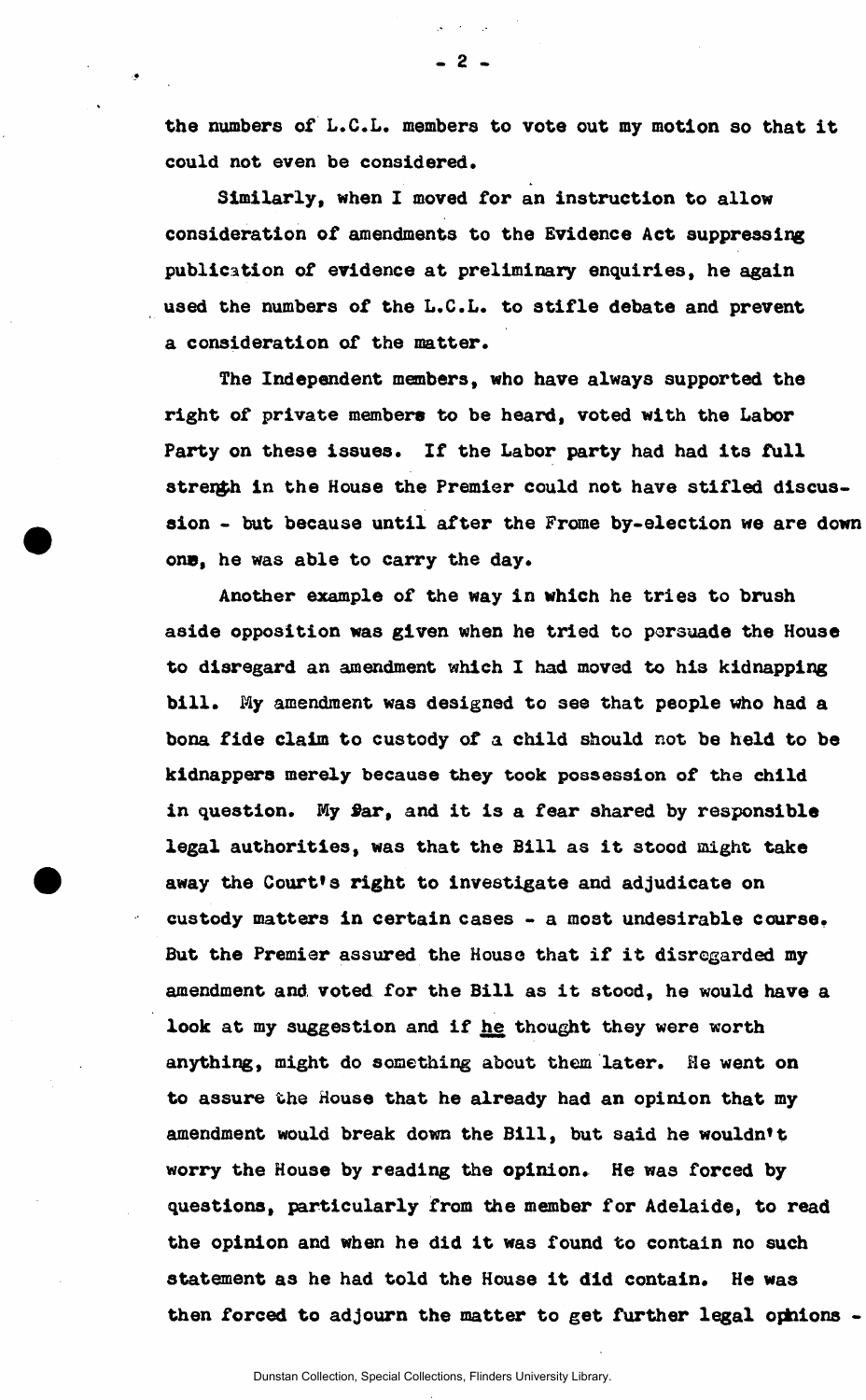**but you can see what he was trying to do - to mislead the House into trucking to his will in the''matter, and that the House should merely rubber-stamp his view without making up its own mind.** 

**The latest episode was the most shameful of the lot. The lat Mick Q'Halloran had moved a motion that:-**

**"In the opinion of this House the Government should take steps to readjust the House of Assembly electoral scncs and the boundaries of electorates to provide a more just system for electing the House.** 

## <u>Aurtstrummenderstandustrum (Aurtstrumterteilen ausgesichtet dem Ausgesichter ausgesichtet der Ausgesichte und d</u>

Let me turn to the subterfuge which has been put **bofers the House by the Premier. The Premier decided he did not wish to have to vote, apparently, or did not want his members to have to vote on a**  motion that was before the House, so (as members **on this 3ide have pointed out) he introduced an amendment which bore no relationship at all to the substance of the motion: he went on to say that that amendment was designed to say that any reduction in country members would be undesirable and that those words would eut out the contents of the**  motion. The idea, of course, was to get members **on this side, who wished to retain the substance of the motion, to vote against something which they**  It was cunningly contrived. **I do not intend that this House should be put in**  the position that it has to do that. I believe **that members on this side should have the right to say clearly that they believe there should be a more just electoral system, and that they do not believe that that more just electoral system should mean a reduction in the present number of country aieaabers in this Souse. To that end I move."** 

**Now the Government didn't like that and the Speaker, who is a Government member, ruled my amendment out cf order on the authority that it would be out of order if moved in the House of Commons. But House of Commons procedure applies if there is nothing in South Australian standing orders about the matter. Our**  standing orders clearly alloed my amendment, but that didn't make **any difference - again it was numbers and not justice which prevailed. Again both Independent members protested against the**  Speaker's ruling and suported and the Labor Party on the issue. **They both voted for the Labor Party's motions - for & more just electoral system.** 

 $-3 -$